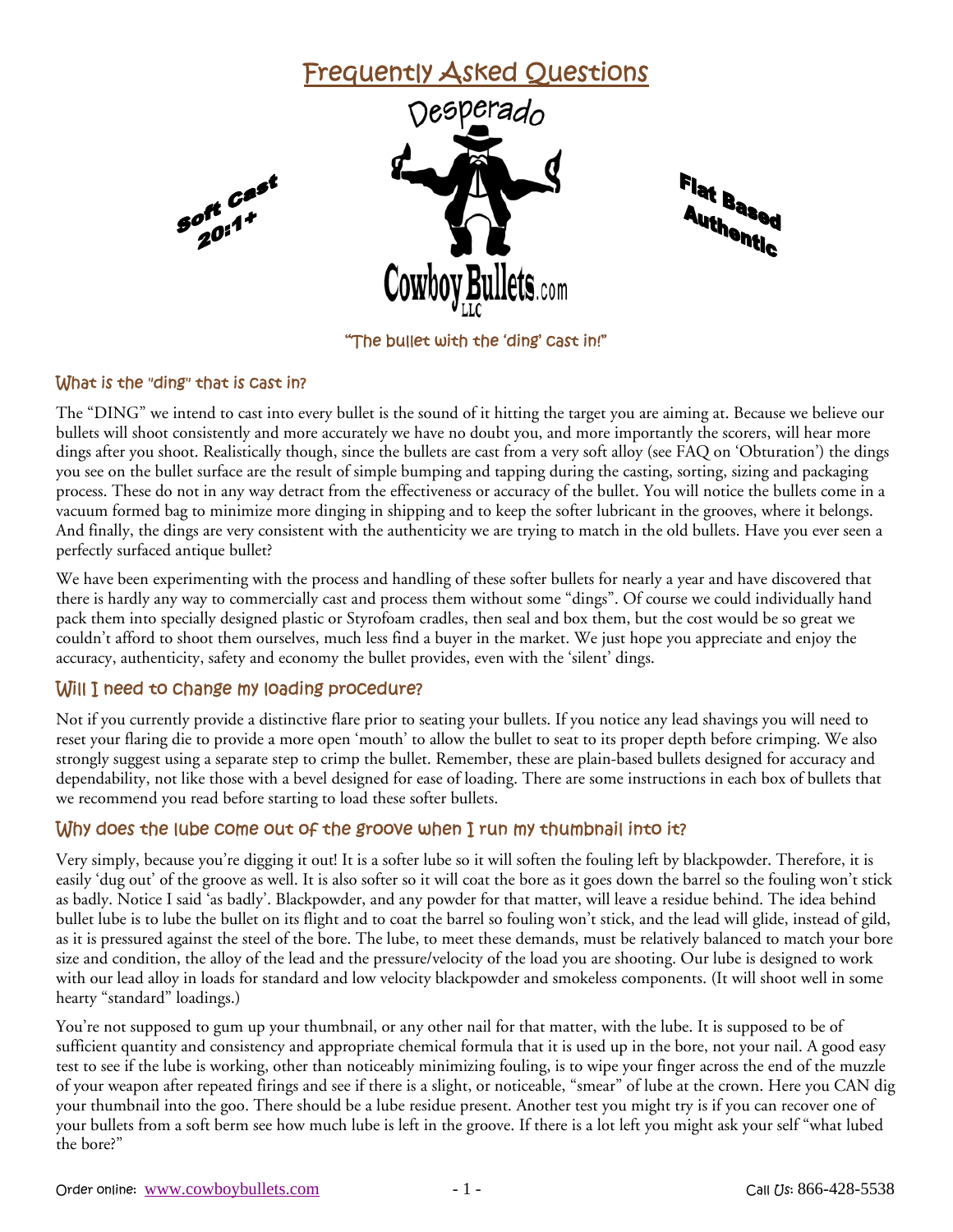# How do I determine the best load with these bullets?

First of all you will need to determine how "hot" a load you wish to shoot. These bullets will work remarkably well with almost any standard load, but are designed to also work exceptionally well with lower pressure/velocity loads. We suggest reviewing at least two loading manuals and selecting a powder, primer and bullet weight combination that will suit your expectations.

If you shoot the same load in both pistols and your rifle, load twenty-two (22) rounds of the selected base load, twenty-two (22) with a powder charge about 10% less and another twenty-two (22) rounds with about 15% less powder. Take these test loads to a safe shooting range and, using a rest for your wrists or forearms, (never rest the barrel on the sandbags) set up several targets at 10 yards for the pistols and 20 yards for the rifle and shoot six from each pistol and ten from your rifle (or more, which is better) for grouping. At this point don't worry too much about point of impact, just find the most accurate load that suits your needs for down range energy and delivers the desired recoil. Keep trying different powder(s) and primer combinations until a load meets your expectations.

### Why would I need / want to "slug" my bore (Cylinder)? (want and cylinder added by the editor)

Most recently it has come very clearly to our attention that a lot of folks are ordering bullets way larger than they need. Most of these folks have been shooting a hard cast/hard lubed bullet and in order to get it to shoot accurately at lower velocities they have had to get a bullet that is measurably over bore size. The accuracy in this case is a result of "swaging" the bullet down the bore. With a harder bullet this can cause increased pressure and lead 'filming' in the bore, and certainly increases recoil. With these softer bullets and lube the bullet need only be at, or plus/minus .001 of, bore and cylinder diameter to optimally perform. The softer bullet obturates to seal the bore and cylinder mouth, consequently it fits without undo wall pressure and resultant heat and wear.

Notice we added "cylinder" to the question. The bullet must also match the cylinder mouth as well. A cylinder too small is detrimental for later proper bullet to bore seal, a cylinder mouth too larger leads to leading at the cone and distortion of the bullet. It does reduce recoil, but plays havoc on ultimate accuracy (see FAQ #11).

To really enjoy your weapons with the best possible performance and accuracy it is essential to have a proper fitting bullet, thus slugging the bore and matching the cylinder to that dimension is pretty essential (see FAQ #6).

A recent case in point is the 32 H&R in the new Rugers. A customer ordered our .313 115 grain bullet and wasn't please to see any significant improvement. After slugging the bore we discovered the bore was a really nice tight .310 to .311. The cylinder mouths were at .310 to .312. By changing to our .311 bullet he finally achieved the accuracy, performance and service he hoped to enjoy. Subsequent testing on other 32 H&R Rugers suggested the same condition. We have even discovered that some of the Ruger 45LC prefer a bullet at .450! But, most of the new Marlins and Winchesters do still prefer the prescribed standard bores. The bottom line; slug your bore and get the proper sized bullet.

### How do I "slug" my bore to get a proper measurement so I can order the right bullets?

There are several companies that provide a variety of both chamber and bore casting kits. They range from heat and pour to merely driving a soft lead "plug" down the barrel. These work great, especially if you are trying to determine the exact bore measurement for a custom bullet mold for precise fit for long range accuracy. However, for applications like Cowboy Action shooting that level of precision isn't really required.

My technique for slugging the bore of a new gun is to find any soft lead bullet (like a DCB product) and carefully drive it down the bore. In some cases the bullet will be a bit short so careful treatment is necessary to end up with enough good bore image surface to take a measurement with either a micrometer or dial/digital indicator calipers. To drive a slug, first remove the cylinder in a pistol or open the bolt in a rifle. Then stand the pistol between soft jaws in a vise (rifle butt on a padded floor) and, with a plastic mallet, tap the selected bullet into the muzzle. This does NOT take a King Kong mallet swing! After the bullet is flush with the muzzle, I take a brass drift punch near bore diameter and continue tapping it until the punch shoulder is near the muzzle crown. I next use a heavy solid brass rod to finish the drift to the breach end. For rifles I use a brass shotgun cleaning rod that has a brass patch jag (with pointed tip ground off) and try to tap with the mallet to keep the slug moving smoothly all the way through to the chamber. (I have occasionally started a slug and with one single swish pushed the bullet all the way through. You know you have an oversized bore right off when this happens). CAUTION, I suggest marking the final brass rod so you do NOT have a final mallet swing that drives the slug out of the breach, against the bolt or standing breach and off somewhere across the bench and on to the floor. This may cause a deformed slug that will not give correct measurements.

Once you have this bore measurement for all of the guns that will shoot that caliber bullet, you will need to determine which sizing will suit them all. I am assuming none of the bores will be exactly identical. If they are you should be in heaven! Anyway, from these measurements it is simply a decision as to which size will accommodate you for the accuracy you desire. For me, if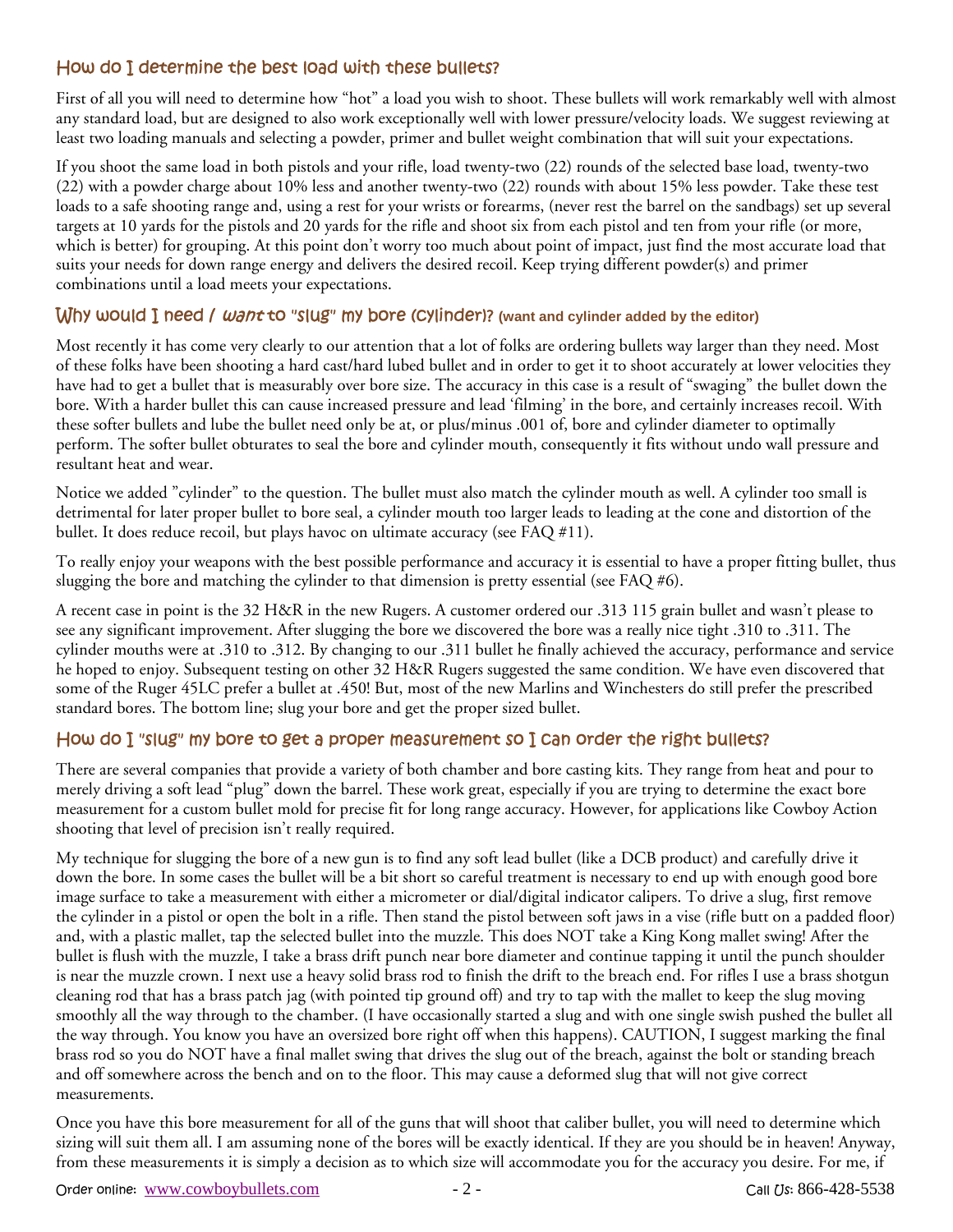given a variable, I will get a bullet that is at or oversize for the pistols bore (but fit the cylinder throat) and compromise in the rifle, which is far more forgiving if there is a significant difference, but two different size bullets.

If you do not have a soft enough bullet you can always go to www.cowboybullets.com and order one of our "Sample Packs". These come in any caliber and weight you choose and are packed either 55 or 105 to the pack. Use one or three to slug the bore(s) and use the others to see how they shoot.

#### Why aren't I getting the accuracy my partner is getting? *These bullets don't shoot any better than my older hard cast bullets.*

It is probably the same reason that any revolver doesn't shoot well, things just aren't lining up. Specifically, the cylinder throat is either too small or too large to match the barrel bore, the forcing cone isn't properly cut, the cylinder to barrel timing isn't correct and/or the barrel bore isn't matched to the bullet and cylinder throat.

We suggest a four-step process and checking the following first, and easiest. One, slug the bore. Take one of the soft DC bullets and carefully drive it down the barrel bore with a brass drift that is very close to bore diameter. Measure the bore (the maximum diameter). As a matter of record, standard bore diameters are .312" for 32-20's; .358" for 38/357's; .401" for 38-40's, .427" to .429" for 44 specials and magnums; and .452" for 45Colts. Yours will probably vary from these figures. But now that you have a good bore measurement that will determine the diameter of the bullet you will need. Past practice and testing indicates that these soft bullets with a nominal (your bore measurement) to plus .002‰ or minus .001‰should shoot fine in your weapon. Ideally, it is best to have a bullet .001" over bore diameter.

Now, step two, and this is pretty critical! Take a bullet you have selected to fit your barrel bore and see if it will slide, or push, through your pistol cylinder throat. You can also use a good pair of dial indicator calipers or an inside micrometer, and measure the throat. The bullet must go through the throat at best easily, or with a slight push in order to accurately mate with the bore. This measurement/fit must be at bore diameter or plus .0015‰ to expect any degree of precision accuracy.

If your cylinders do not meet these measurements or fit, and they are too tight, take the weapon to a gunsmith or armorer and have them reamed or honed to the desired dimension. If the throat fit is too large, send the gun back, or get a barrel with an over-sized bore.

Step three is to visually inspect the forcing cone fit to determine if it is at the proper angle and depth. There are different angles prescribed by different manufacturers, but the depth must be deep enough to provide complete "leade" onto the rifling in the barrel. Improper depth results in lead shaving in the forcing cone, a distressed bullet and inconsistent accuracy. If in doubt, have your forcing cone(s) at least dressed to eliminate this variable.

And, finally, step four. Is the cylinder within proper tolerances for throat to bore timing? You will have to either get out the book or take them to a gunsmith or armorer to have this tested and repaired. Lately, with the new machining processes, this has not been a critical problem and proper cylinder throat fit, forcing cone angle and depth will compensate for most of the variation.

For your rifle use the same slugging procedure, push a bullet down the bore and get a reading. Rifles are less sensitive to fit and with the closed chamber and pressure effect of combustion these bullets will either swage down, or obturate up, plus or minus .002‰ from bore diameter.

# Why am I getting leading around my forcing cone?

There are two quick reasons for leading around the barrel throat. The first is an improper forcing cone angle and/or depth. The second is improper cylinder throat to bullet fit. Inspect your forcing cone to be certain it is to specifications and done properly, if it is correct, then check the bullet fit to cylinder throat. Too large a throat will allow hot gases to burn around the bullet as it spans the gap and melt lead onto the barrel face and forcing cone. A third option is that you are shooting too large a bullet through an over sized cylinder.

See also: **Why aren't I getting the accuracy my partner is getting?**

### I'm getting very accurate groups, but not at point of aim. What's wrong?

Getting good groups means you have a well-tuned weapon. The bullet to bore fit is good, the cylinder fit and forcing cone must be to proper specifications. But this is not really within the domain of our expertise, more a weapons manufacturer problem. However, there are basically only a few things to suggest here. Did it shoot to point of aim with your old load and bullet? Is the barrel bent? Do you have a pair of the same pistols, and does one shoot to point of aim? Is the barrel completely screwed in so the front sight is centered and straight down centerline of the barrel? Has the barrel crown been trued? Are the grips the same for both guns? Are the grips properly fitted for your hand size? Does it shot to point of aim from a rest, but not free-handed?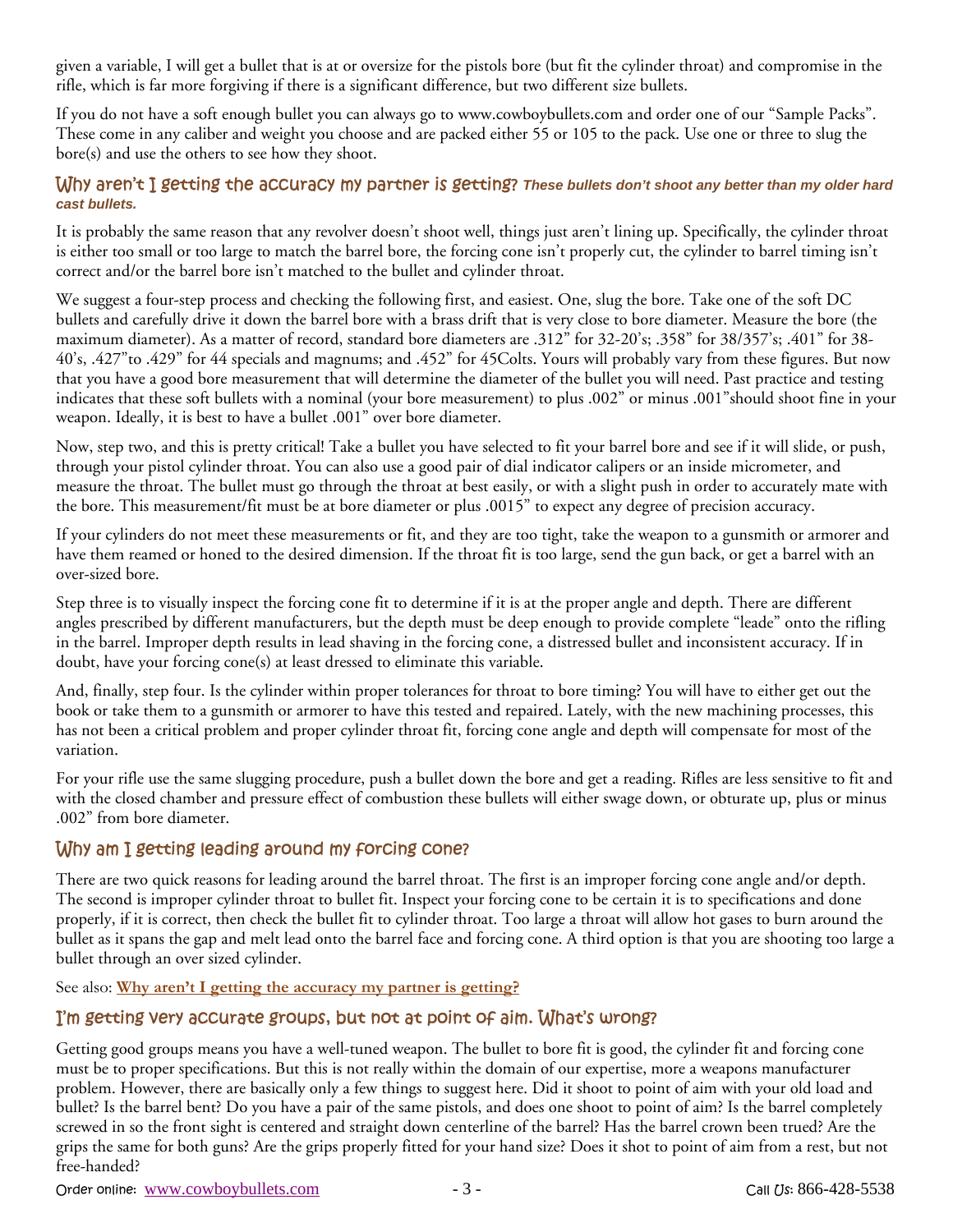As we said, this is not within our real realm of expertise, but we hope the questions may have led you to do some experimenting and if necessary to a gunsmith or armorer. Good luck, and when you get a good answer, let me know. I have two pistols I really like but one of each set doesn't shoot to point of aim either. At least with my loads I know where to aim all the time to compensate.

# What is a quick fix for minor leading?

Regardless of what any one tells you, there will be leading in the bore and forcing cone whenever you shoot ANY lead bullet. Leading is minimized by using the proper bullet size and lube combination for the loads and applications of your weapons. Obviously, a regular cleaning with any lead remover solvent is in order for proper cleaning. However, occasionally it isn't outside the realm of possibility for us to fire two or three copper jacketed bullets through each weapon to "clear‰ the bore.

The best "fix" is to properly clean and seal the bore before any shooting goes downrange. Any variety of available bore preservatives/sealers will work. After that, clean it regularly and keep it properly oiled.

### Why do you think your bullet is better?

Better! Better, yes we think our bullet is better. But, better for what?

Our bullets are better in any standard and low pressure/velocity revolver and rifle applications than the harder bevel based bullets on the market. They are the best approximations of original bullet design, weight and alloy that were more than accurate and effective way back then. They obturate and lube completely to maximize accuracy and minimize fouling in both the barrel and forcing cones. They are better for safety considerations on the close quarter ranges presently experienced at most cowboy shoots. The softer alloy just doesn't splatter and ricochet near as badly as harder bullets, (compare a marshmallow to a ball bearing bouncing off your kitchen wall). Better, because we are using only the latest technology and digital controlled manufacturing and quality control equipment available today to produce the bullet. Better, because after over thirty-five years of shooting cast bullets we finally put over three years of intensive research, testing and development into the idea of this kind of bullet and couldn't find it anywhere else, so we started the business to make them better.

Better, we think so. But only for the applications we recommend. We do NOT recommend them for 44 Magnum hunting loads (although it might be interesting to try them), or your 454 Casull for 1,000 yards match shooting. We do recommend them for any load a sensible shooter would develop for target, cowboy action and plinking or practice.

### Why do your bullets come in a "sandwich bag"?

Actually, it's a vacuum seal bag. And, we put them in the bags and vacuum seal them to minimize movement that can cause any minor blemishes, dings or dents on the bullet during shipping. It also keeps the lube in the grooves, and not smashed into the other bullets like loose packed product. Please do NOT try to reuse the bag for real sandwiches.

#### What is "obturation" and why shoot a softer (flat–based) bullet?

("flat-based" added by the editor) *(This will be bit complex, so bear with me... editor.)* 

Obturation, according to the "The American Heritage Dictionary", Second College Edition, it means; "to close or obstruct". In the case of bullet performance obturation is translated to mean the ability to 'bump up, swell, expand or swage" into the bore to seal the gases produced during ignition and combustion or explosion in the firing chamber. For a rifle this basically means the chamber, which is protected by the cartridge case, and the expectation is that the 'closure/obstruction' material is malleable enough to maintain the 'obturation' all the way to the muzzle.

In a revolver, the closure/obturation is a necessary obstruction to first seal the gases while the bullet exits the case mouth then through the cylinder throat. At this point the obturation (bumping up, swelling, expanding) has reached the diameter of the cylinder throat and is sealing all the gas. When the bullet moves across the gap between the cylinder and the barrel the bullet is throat diameter and does not expand measurably during this period. However, upon entering the forcing cone and barrel proper, the front of the bullet is slowed down from friction in the bore and the base, still under pressure from the pressure and gases, begins to expand some more until it is completely encased by the bore, or that part of the forcing cone which matches the diameter of the bullet at that time. At this point in the bullets flight down the bore proper 'obturation' can only be achieved by having the proper pressure acting on the proper alloy (hardness) of the bullet. It is this continued compression of the base of the bullet that starts the squeezing process that forces the lube from the groove to lubricate the bore to minimize friction now that the bullet has obturated to form the proper seal.

There are several sources who have conducted far deeper research into this matter than we have. But the consensus appears to bear out that the correct pressure to fully obturate a bullet to the bore reads like this; ".....the approximate chamber pressure needed to fully obturate a bullet is a factor of 1,422 times the Brinnel hardness (BHN) of the projectile...." For example, a bullet of 19 BHN would require a chamber pressure of 27,018 pounds per square inch (psi) (note that this reading is in psi,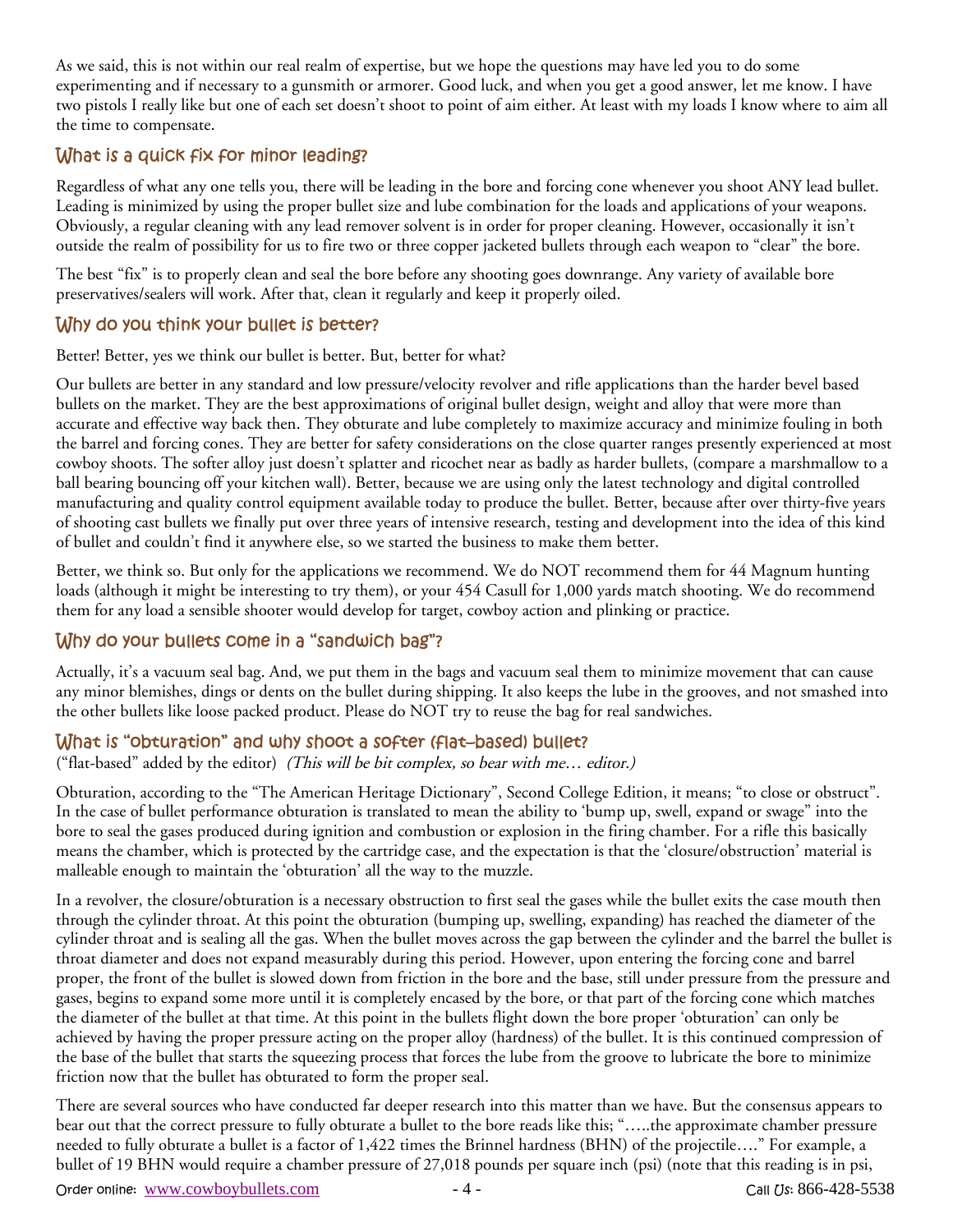NOT CUP, Copper Units of Pressure, as are readings in most loading manuals representing chamber pressures). The BHN for our bullets is in the area of 6-7, which, if using the same formula, would require only 13,509 psi to fully obturate, or seal the chamber or cylinder and bore.

Most cowboy action and practice/plinking loads only develop the equivalent of about 15,000 to 19,000 cup, so you can see what relative level of obturation you are achieving by dividing the indicated chamber pressure of you current load by 1422, then examining the BHN of your bullet to see how well your loads is working, or sealing.

Any loss of seal due to inadequate or incomplete obturation will absolutely result in projectile deformation and, in the case of any lead alloy, erosion of the face absorbing the effects of the pressure, the base of the bullet. In the case of a bullet from a cartridge the base is not only subjected to the pressure of the expanding gases but also the heat generated by the chemicals producing the pressure (remember, lead melts near 500 degrees F). This combination of pressure and heat (pressure is a positive, heat is a negative for us here) will deform a bullet base. With the best of conditions all the deformity will be towards the equal distribution of base expansion so proper seal will occur. If we only had to deal with pressure either a plain base or bevel base bullet would probably work equally well. Although we are of the mind that even just pressure on a flat-based will seal more concentrically than any other design.

Now, why did we add "flat-based" to your question? Knowing what we do from the treatise above and continuing with the addition of the heat variable, which is present during the firing process, lets examine what happens as a bullet from a revolver crosses the gap between the cylinder and the barrel. First of all the maximum pressure in a revolver is reached at this point. From here on the cylinder/barrel gap will continue to bleed off from maximum pressure until the projectile exits the muzzle. While there is maximum pressure there is also maximum heat generated on the base of the bullet. If it is a plain-base bullet the heat and pressure are evenly dissipated and as the base clears the cylinder throat both expand at perpendicular angles to the flat base and exit through the gap. Some lead is melted but since there is more pressure being exerted down the axis of the bore, it remains mostly intact on the base. (Picture a blowtorch held near the end of a soup can.) With a bevel base bullet the peak pressure and heat are not only impacting the flat portion of the base but also escaping around the edge of the flat of the base across the bevel and continues to do so until the bullet is completely encased in the barrel. (Picture, for exaggeration, a blowtorch held at the pointed end of a cone.) This is actually eroding alloy from the bevel portion and can be seen as build up in the forcing cone and on the frame top strap. Obviously this erosion adds to leading and reduced obturation. Some weapons with unmatched cylinder/bore tolerances even leave lead residue on the cylinder pin and bottom of the frame. Some harder alloys relieve this effect but do not eliminate it. Since there is no cylinder/barrel gap in autoloaders, this phenomenon is minimized. In a revolver, it has critical impact on accuracy, fouling and durability.

Even with soft alloy plain-base bullets, if the cylinder to bore measurements aren't consistent and within tolerances, erosion and base deformation will be sufficient to reduce accuracy and contribute to leading. (See FAQ "Why aren't I getting the  $\alpha$ ccuracy....").

### Why are your bullets so pricey?

Actually, our pricing is about right in the middle of the price range compared to other bullet providers. The costs are determined by the cost of alloy, which in our case is a certified 20:1 alloy, and the cost of production and packaging, plus overhead. With a plain-base bullet the casting process requires a longer prep time and slower production rate to fill the mold cavities than with bevel-based bullets. Also, we need to add in the time for accurate quality control inspection and the extra step for sealing the bullets for packaging. All in all, it is a compliment to the old adage that "you get what you pay for".

Personally, it always intrigues me that folks are so cheap and little concerned about the most critical measure of success in shooting or hunting. That bullet is the only thing that does anything that counts! I have seen and heard of people who think nothing of spending over \$10,000 for an African hunt only to go to "Discount Joe's" for a box or two of the cheapest ammunition they can find! In Cowboy Action shooting, you have at least \$800 invested in two pistols, \$600 in a good rifle, \$80 for period pants, \$200 for a unique hat, \$198 for a fair pair of boots, \$30 for suspenders, \$35 for that really neat shirt, \$150 in a gun cart, \$225 for that special holster rig, \$150 for the so-so duster, and at least another \$300 for tuning, loading equipment and accessories. Now, after nearly \$2800, you want to jeopardize your score (accuracy) by worrying and fussing about 1.4 cents per round more on the high side to 2 cents lower than custom soft bullets for your ammunition? I am surprised at you!.

If you research other bullet companies and especially notice the "custom casters" pricing, you will notice we are providing what is considered a custom bullet at a reasonable production price. We really believe we are offering the bullets at a more than reasonable price and hope we can keep the prices at their present rate considering the costs for materials, processing and the latest in digital technology and up to date equipment.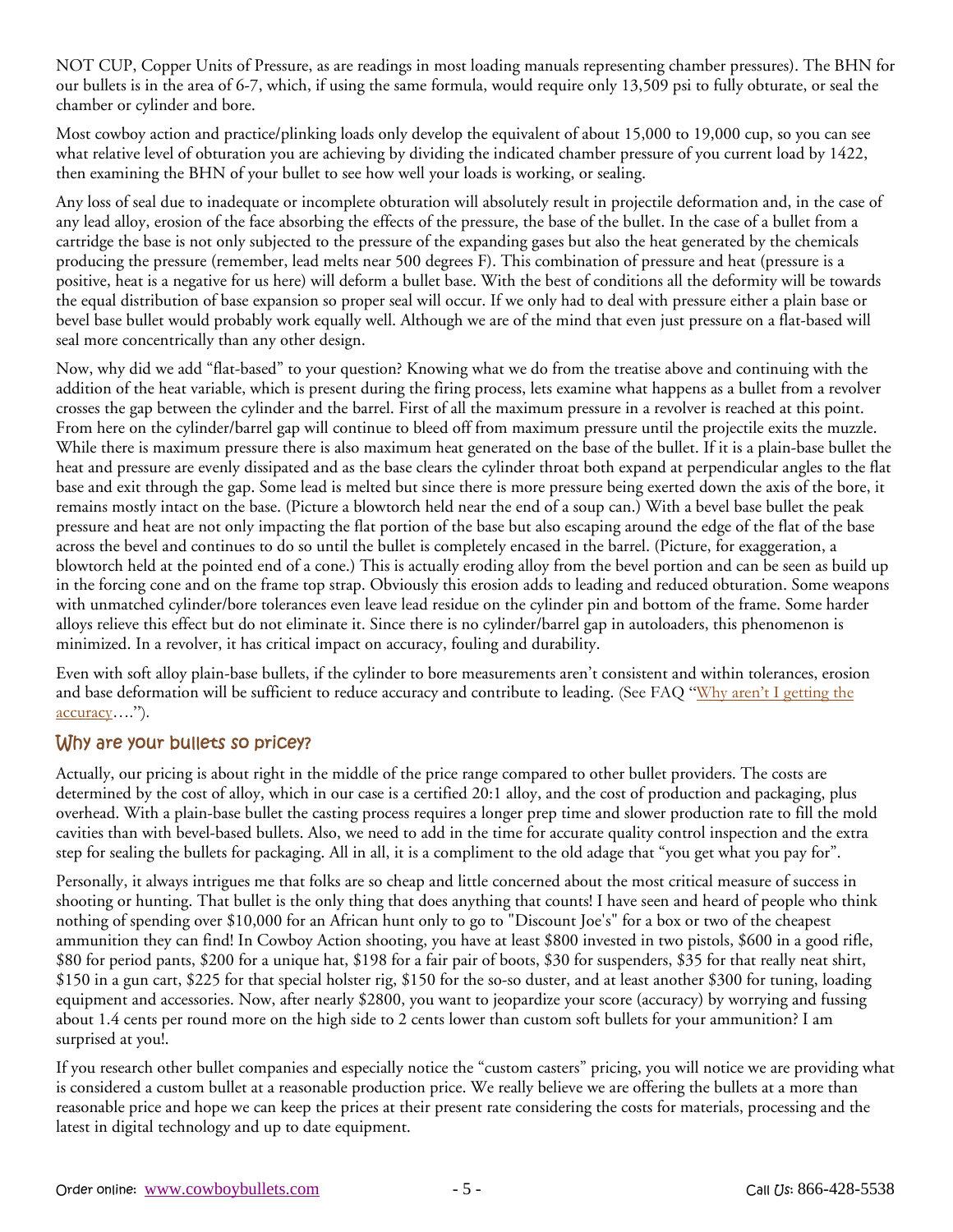### How do I 'slug' my bore to get a proper measurement so I can order the right bullets?

There are several companies that provide a variety of both chamber and bore casting kits. They range from heat and pour to merely driving a soft lead "plug" down the barrel. These work great, especially if you are trying to determine the exact bore measurement for a custom bullet mold for precise fit for long range accuracy. However, for applications like Cowboy Action shooting that level of precision isn't really required.

My technique for slugging the bore of a new gun is to find any soft lead bullet (like a DCB product) and carefully drive it down the bore. In some cases the bullet will be a bit short so careful treatment is necessary to end up with enough good bore image surface to take a measurement with either a micrometer or dial/digital indicator calipers. To drive a slug, first remove the cylinder in a pistol or open the bolt in a rifle. Then stand the pistol between soft jaws in a vise (rifle butt on a padded floor) and, with a plastic mallet, tap the selected bullet into the muzzle. This does NOT take a King Kong mallet swing! After the bullet is flush with the muzzle, I take a brass drift punch near bore diameter and continue tapping it until the punch shoulder is near the muzzle crown. I next use a heavy solid brass rod to finish the drift to the breach end. For rifles I use a brass shotgun cleaning rod that has a brass patch jag (with pointed tip ground off) and try to tap with the mallet to keep the slug moving smoothly all the way through to the chamber. (I have occasionally started a slug and with one single swish pushed the bullet all the way through. You know you have an oversized bore right off when this happens). CAUTION, I suggest marking the final brass rod so you do NOT have a final mallet swing that drives the slug out of the breach, against the bolt or standing breach and off somewhere across the bench and on to the floor. This may cause a deformed slug that will not give correct measurements.

Once you have this bore measurement for all of the guns that will shoot that caliber bullet, you will need to determine which sizing will suit them all. I am assuming none of the bores will be exactly identical. If they are you should be in heaven! Anyway, from these measurements it is simply a decision as to which size will accommodate you for the accuracy you desire. For me, if given a variable, I will get a bullet that is at or oversize for the pistols bore (but fit the cylinder throat) and compromise in the rifle, which is far more forgiving. If there is a significant difference, buy two different size bullets.

If you do not have a soft enough bullet you can always go to www.cowboybullets.com and order one of our "Sample Packs". These come in any caliber and weight you choose and are packed 105 to the pack. Use one or three to slug the bore(s) and use the others to see how they shoot.

### Will your 125 grain 38 caliber bullets feed properly in my 1873?

Very good question, and yes they will! We had the molds cut specially to cover that condition.

We are well ware of the problems with the 38 caliber, 125 grain bullets and feeding problems. Our 125 grain and 158 grain bullets molds are cut with the crimp groove at the right dimension to provide an overall length compatible to feed in even the orneriest 1873 Winchester. In addition, we have tested it for feeding in Marlins, early and late from converted 1889's to the new 1894's, the real and clone 1873, 1892 and 1894 Winchesters. We have not had a feeding malfunction.

Not only do our 38 caliber 125 grain bullets feed properly, all of our bullets have been field tested by the staff for feeding, accuracy and safety. We have tested the bullets in everything from original 1873's to the latest Marlin's and several of the reproduction Winchester style rifles. One advantage we have is the entire staff and support team are shooters. And we like nothing more than to call a recess and go "field testing". We shoot everything from 32-20 blackpowder to the 45 Colt's in some healthy loadings. I can tell you that our field tests include all the different variables in weapons and shooting styles. If it doesn't work for any of us, we won't sell it.

### How does your bullet compare to the "Big Lube" bullets that they talk about on the SASS wire?

#### In a word, "Favorably."

The advantage of the design of the big-lube bullets is that there is room for significantly more lube than is necessary for Black Powder CAS loads. The disadvantage is that all the lube is not used in the bore and it can still come off as the bullet goes down range, which can result in decreased accuracy over long ranges. Additionally, the big groove once empty, if it completely empties, does not contribute to sustained ballistic coefficient and stabilization over long range. From a pistol at CAS ranges, there would probably not be any distinction though.

Let's take a minute and understand what lube in/on a cast lead bullet is for. First of all there is absolutely no need to "oil" or otherwise 'lubricate' the bullet. Load some without any lube and shoot them. The bullet will go down range as well as a lubed bullet. The primary reason for "lube" is to reduce leading. The best lube formulas are the ones that produce an "anti-tinning" surface in the bore so the hot lead at the base of the bullet doesn't adhere to the ferrous metal.